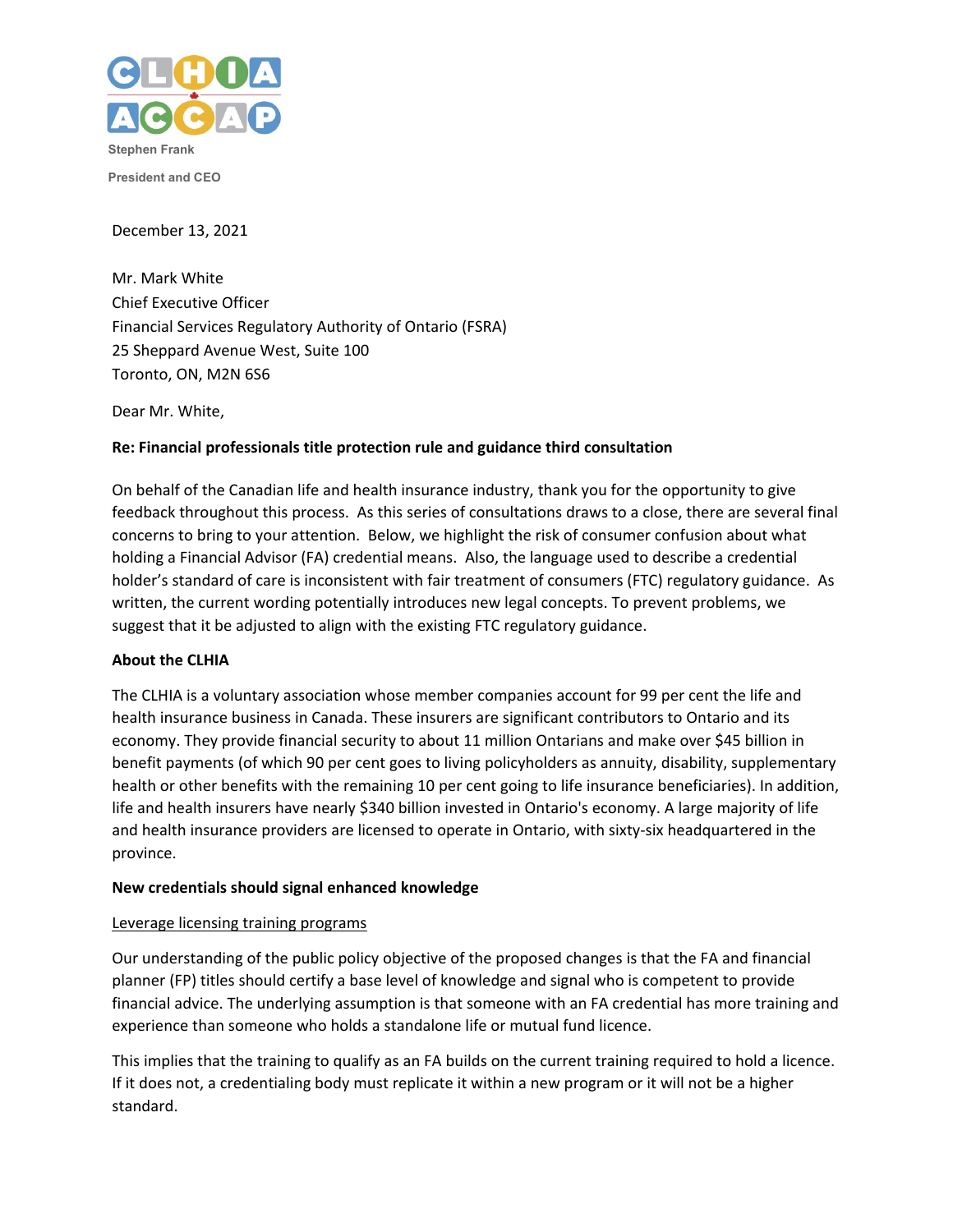Our preferred approach is to incorporate the life licence training material into a credentialing program, otherwise:

- The FA title may send a false signal to consumers that they are more knowledgeable than a licencee;
- New training that covers the same topics may not be equally comprehensive because industry stakeholders and regulators would not have reviewed it;
- Recreating training would duplicative for credentialing bodies; and
- Licensees would be less likely to take the time or incur the cost of repeating the training they already have.

# Unlicensed FAs should not be able to sell life products:

We are concerned that an FA without a life licence could advise on products such as life and health insurance relying on their FA credential alone. This puts consumers are risk and would also be a contravention of the *Insurance Act*.

Unlicensed practice by FAs pose a risk because they do not have the:

- ability to sell life and health insurance products;
- experience working with a client to identify their needs and advise them on specific products relative to a sale; or
- same product specific training as a licencee.

In short, consumers should look for advice about insurance products from licenced insurance advisors, and not someone with a broad FA credential alone. Similar risks occur where there is other licensable activity such as advising on the sale of mutual funds.

If the FA training does not build on the training of licensees, there is a risk of creating a second-class title, which may lead consumers away from qualified licenced practitioners.

## Monitoring and Screening: Importance of avoiding credential shopping:

It will be important that credentialing bodies actively screen candidates. This should not become an avenue for those that lose their licences to continue to practice. For example, if a life insurance advisor loses their licence they should not be able to rebrand themselves as an FA and keep practicing. For consumers, this is confusing as FSRA has positioned the FA being superior to a licence.

# Complaints should continue to be directed to insurers:

It is in the consumer's interest for complaints involving life and health insurance products to be directed to insurance companies. For most complaints, the insurance company can resolve them quickly and at no cost to the complainant. We would not want the layering of complaint processes across organizations to increase the time it takes to reach a resolution or to add costs for consumers.

# **Use of terminology should be amended to align with FTC requirements**

As regulators adopt similar public policy initiatives across the country it is essential that they use consistent language. This helps with implementation and makes guidance understandable for